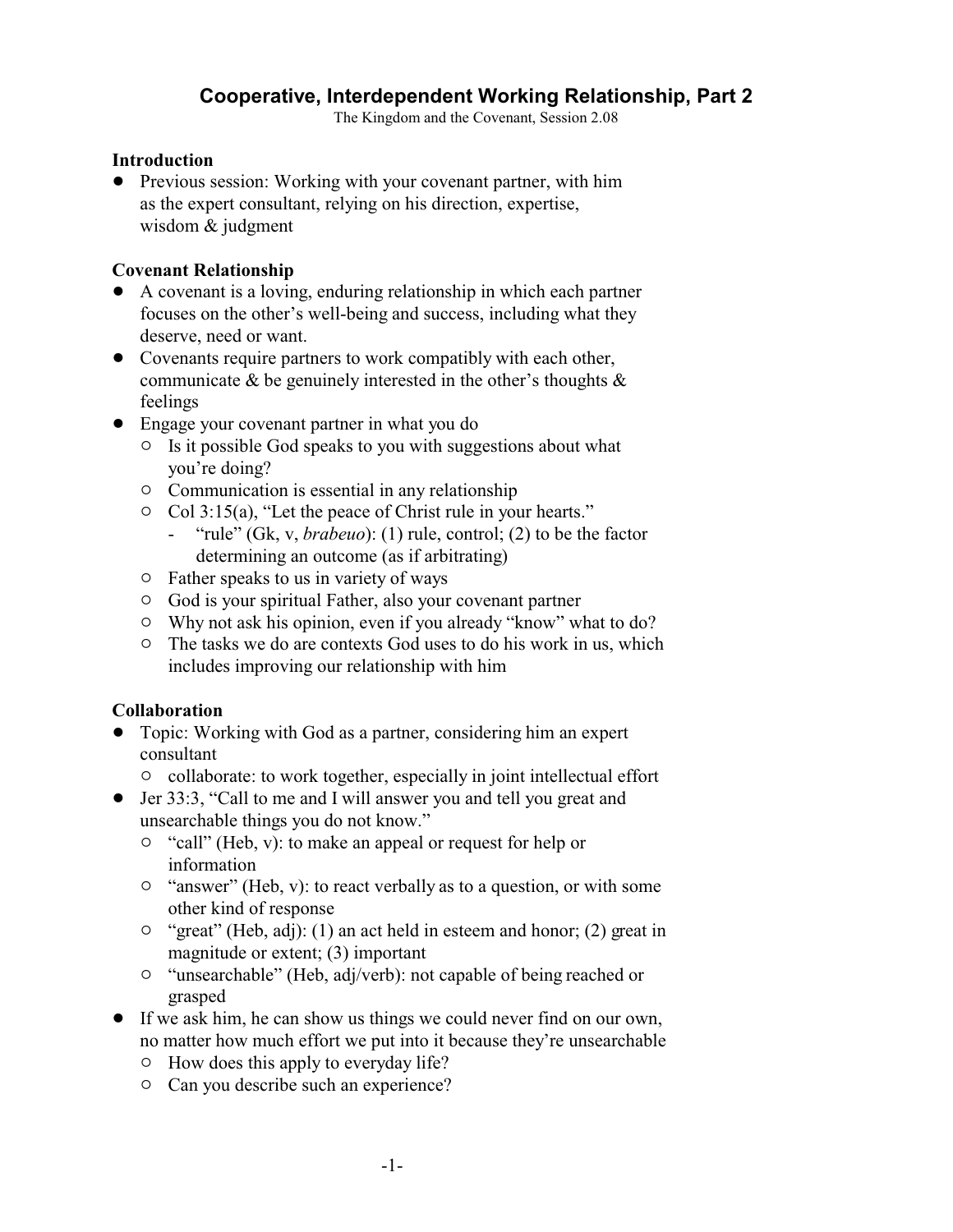- $\bullet$  Mt 7:7-8, <sup>7</sup> "Ask and it will be given to you; seek and you will find; knock and the door will be opened to you. <sup>8</sup> For everyone who asks receives; he who seeks finds; and to him who knocks, the door will be opened."
	- <sup>o</sup> "ask" (Gk, v, *aiteo*): to ask for, to demand, to plead for
	- <sup>o</sup> "seek" (Gk, v, *zeteo*): to try to find, get or reach something
	- <sup>o</sup> "knock" (Gk, v, *krouo*): to rap with the knuckles to signal one's presence
	- $\circ$  all are present, continuing tense
	- $\circ$  Persevere; keep asking, seeking & knocking until you get a response
	- $\circ$  Jas 1:4, "Perseverance must finish its work so that you may be mature and complete, not lacking anything."
	- $\circ$  Perseverance is essential to our spiritual growth
	- $\circ$  character is a function of your spirit
	- $\circ$  God always does what's best for us & works everything we experience for our good
- Jas 4:2(c)-3, <sup>2</sup> "You do not have, because you do not ask God.<sup>3</sup> When you ask, you do not receive, because you ask with wrong motives, that you may spend what you get on your pleasures."
	- " "ask" (Gk, v, *aiteo*), same word & grammatical tense as in previous verses
	- $\circ$  If you are asking but God's not responding, what is a potential problem according to verse 3?
	- $\circ$  Self-centeredness violates covenant!
- $\bullet$  2 Th 1:11, "With this in mind, we constantly pray for you, that our God may count you worthy of his calling, and that by his power he may fulfill every good purpose of yours and every act prompted by your faith."
	- <sup>o</sup> "power" (Gk, n, *dynamis*): controlling influence or ability
	- <sup>o</sup> "fulfill" (Gk, v, *pleroo*): to satisfy, complete, make full (as if filling a container completely)
	- " "purpose" (Gk, n, *eudokia*): a delightful, fixed intention of benevolent favor
	- <sup>o</sup> "act" (Gk, n, *ergon*): (1) work, deed; (2) work that a person is obliged to perform for moral or legal reasons
	- $\circ$  "every act prompted by your faith" (NIV)
	- $\circ$  "every work of faith" (ESV, NASB95, NKJV, etc.)
- $\bullet$  We act in faith & he produces extraordinary results, more than we could accomplish on our own because they're the result of his power, which is beyond our ability & comprehension